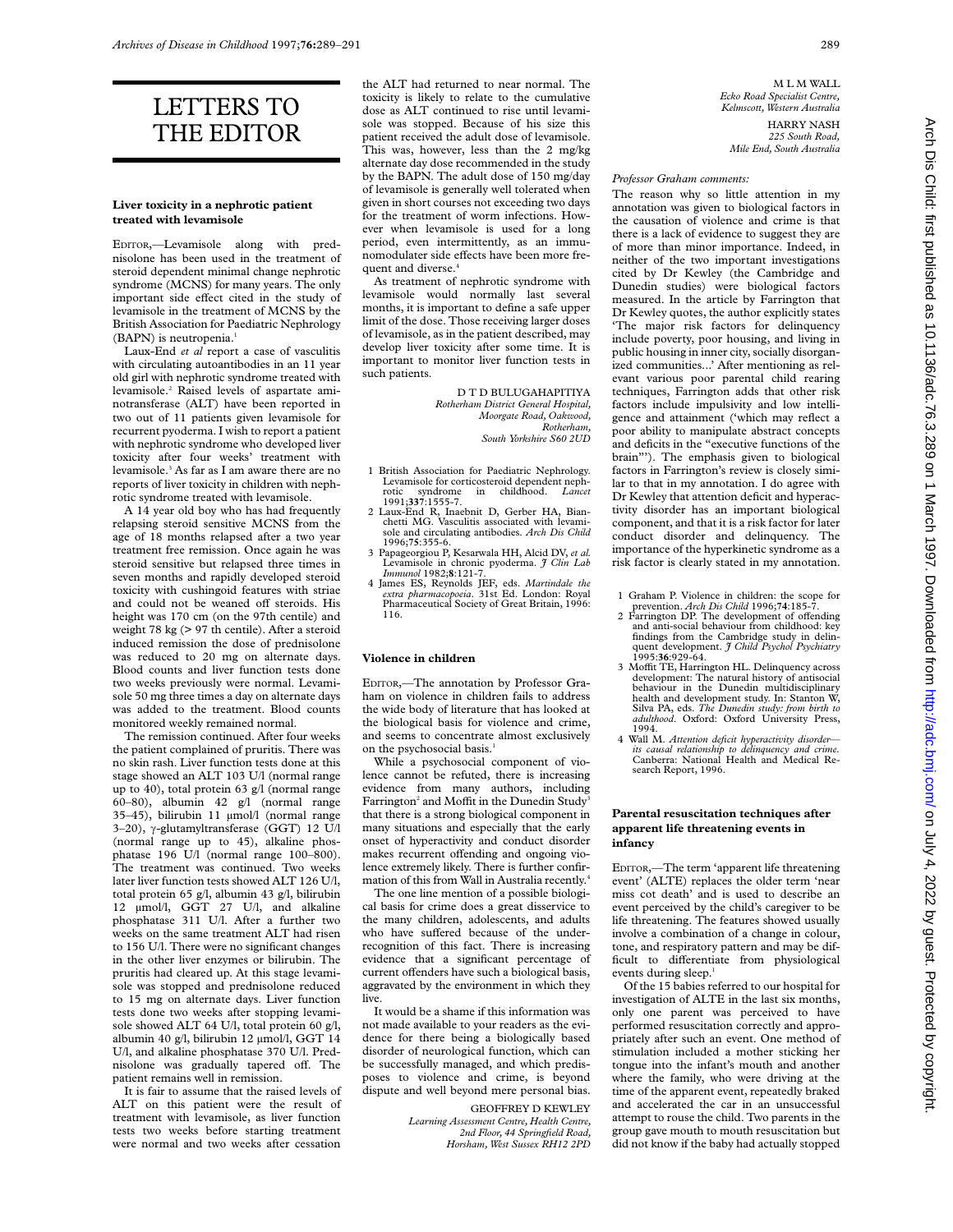breathing first. A further two parents did not have any knowledge of resuscitation; one of these was able to follow guidelines given down the telephone by the emergency services and the other parent was too distressed and had to wait for the arrival of the ambulance crew. Another father, not knowing what to do took his baby outside into the cold and shook him. He was not the only parent in the group unaware that shaking an infant can be dangerous.

Before discharge from our unit, all parents and caregivers are taught full resuscitation and it is during these sessions that a lack of knowledge has become evident. Many neonatal units have introduced programmes for teaching their parents resuscitation skills but very few studies evaluating these are available. Those which do exist have highlighted the fact that training in resuscitation techniques provides parents with an important skill and increases their confidence which in turn leads to reduced anxiety levels.<sup>2</sup> However, none of the infants in our group had been premature and no parent had been taught resuscitation since they had been at school. Health professionals involved in the area of midwifery and paediatrics must continue to promote the Department of Health campaigns against cot death and this should include adequate training in resuscitation.

> DEBORAH FOX SIMON BIGNALL STEPHEN MARRIAGE *Department of Paediatrics, St Mary's Hospital, Praed Street, London W2 1NY*

- 1 Kahn A, Rebuffat E, Sottiaux M, Blum D. Infants with an apparent life threatening event and possible risk for sudden infant death syndrome. *Padiatr Padol* 1988;**23**:293-306.
- 2 Conroy R, Bond M, Tau B. Teaching infant resuscitation skills to mothers. *Australian Journal of Advanced Nursing* 1990;**7**:11-5.

#### **Supine positioning of toddlers for throat examination**

EDITOR,—Many toddlers are intimidated by the approaches of a doctor who wishes to view the throat. In contrast to the conventional sitting position used for throat examination by paediatricians,<sup>1</sup> dentists use a less threatening approach, with the child lying semirecumbent on the parent's knee.<sup>2</sup> We have compared the acceptability of the two positions in a prospective, randomised casecontrol study .

With verbal parental consent 36 children (10 in general practice, 26 in hospital) were randomised to the 'supine' or 'sitting' group (17 sitting , 19 supine, giving 17 case-control pairs)**.** The supine position required the mother to lie the toddler supine on her lap with his head resting either on her knee, or on the doctor's knees. With the child supine throat examination took place in a fashion akin to a dental examination or a neonatal intubation.

Only four children—two in either group had not had their throats examined before. There was no difference in examination time in either position (sitting mean (SD) 17.3 (9.4) sec, supine 16.9 (6.7) sec, unpaired Student's *t* test, p=0.85). Cooperation was equally common in each group ( $p = 0.28$ ). 12 of 15 (80%) in the 'supine' group who had been examined before thought the supine position was better than the sitting position used previously.

The supine position for throat examination is at least as acceptable and well tolerated as the sitting position. Explanation of the unfamiliar, supine position takes longer than normal. Once the child is supine the examination usually takes 2 or 3 seconds and does not require the doctor to crouch or peer to view the throat adequately. Positioning of toddlers supine makes throat examination more acceptable to parents and, in our experience, much easier to perform than the traditional sitting position.

> JONATHAN O'B HOURIHANE ELIZABETH J LAMBERT *University Child Health, Mailpoint 803, Southampton General Hospital, Southampton SO16 6YD*

> > YVONNE M d'ART *Friarsgate Practice, Friarsgate Medical Centre, Winchester, Hants SO23 8EF*

- 1 Forfar JO.History taking, examination and screening. *Forfar and Arneil's textbook of paediat-rics*. 4th Ed. Edinburgh: Churchill Livingstone, 1992.
- 2 Andlaw RJ, Rock WP. *A manual of paedodontics*. Edinburgh: Churchill Livingstone, 1993.

### **Cerebrospinal fluid nitric oxide metabolites and discrimination of bacterial meningitis from other causes of encephalopathy**

EDITOR,—Nitric oxide (NO) is implicated in the pathogenesis of bacterial sepsis.<sup>1</sup> The potential sources of NO include endothelial, smooth muscle, and inflammatory cells. Serum concentrations of nitrogen oxides are increased in patients with bacterial sepsis. compared with non-septic controls.<sup>2</sup> <sup>3</sup> NO has also been shown to be a neurotransmitter, and has been implicated in acute and chronic brain pathology.<sup>1</sup> We hypothesised that NO production is increased in bacterial meningitis; that this would be reflected by an increased concentration of nitrogen oxides in the cerebrospinal fluid (CSF); and that the CSF concentrations of nitrogen oxides would discriminate bacterial meningitis from other causes of fever and childhood encephalopathies. Reagent strips have recently been used for the rapid diagnosis of meningitis.<sup>4</sup> We thought that if CSF nitrogen oxides identified children with bacterial meningitis it may be a further step towards improving the current diagnostic accuracy of reagent strips.

Children undergoing lumbar puncture as part of routine investigation were studied prospectively. The study was approved by the institutional ethics committee. A 1 ml aliquot of CSF was centrifuged at 10 000 revolutions per minute for 15 minutes at 2ºC, and the supernatant aspirated and stored at −20ºC. CSF nitrate was converted to nitrite by incubation of 300 µl of CSF with nitrate reductase and NADPH for 100 minutes at 37ºC. The reaction was terminated by addition of zinc sulphate (1.5% w/v, final concentration) to precipitate protein. The sample was centrifuged at 2000 *g* for five minutes at 4ºC and the nitrite was determined in the supernatant. Nitrite levels were measured using the reaction of the Griess reagent with  $NO<sub>2</sub><sup>-</sup>$  forming a chromophore. An aliquot of 100 µl of sample was added to 100 µl of freshly prepared Griess reagent in a microtitre plate. After a five minute period to allow colour development, the absorbance was determined in a Behring plate reader at 570 nm. The concentration of  $NO<sub>2</sub><sup>-</sup>$  was quantified by comparison



*Figure 1 CSF nitrogen oxide concentrations by diagnostic group. Diagnosis: 1 = bacterial meningitis; 2 = viral meningitis; 3 = encephalopathy of unknown aetiology; 4 = fever with no central nervous system infection. Interquartile range shown as horizontal bars.*

with a standard curve constructed using known concentrations of  $NO<sub>2</sub><sup>-</sup>$  (0.1-100) µmolar).

Other data recorded were: CSF total and differential white cell count; CSF protein and glucose concentration; viral and bacterial culture results; and the final diagnosis, based on CSF results, other investigations, and clinical findings. The CSF nitrogen oxide assay was performed by one investigator (AS) blinded to the clinical and laboratory details.

Forty six children were studied. The number of subjects (in parentheses) and the median values of nitrogen oxides according to diagnostic group were: bacterial meningitis (12), 10.5 µmol/l; viral meningitis (7), 5.8 µmol/l; encephalopathy of unknown aetiology (7), 6.9 µmol/l; fever with no central nervous system infection (19), 6.6 µmol/l (fig 1). There were no differences in CSF concentrations of nitrogen oxides between the four groups (Kruskal-Wallis test,  $p = 0.50$ ). One child with encephalitis due to mycoplasma, who did not fit clearly into any of the diagnostic groups, had a CSF nitrogen oxide concentration of 482 µmol/l; the assay was repeated with the same result. Overall there were no relationships between CSF nitrogen oxide concentrations and CSF white cell count (p=0.60). Such a relationship would not be surprising if the major source of nitrogen oxides in acute central nervous system disease were inflammatory cells. We conclude that measuring CSF nitrogen oxides will not reliably distinguish bacterial meningitis from other causes of fever requiring lumbar puncture. Use of the nitrite patch on reagent strips is unlikely to add to the diagnostic yield that can be achieved by testing for protein, glucose, and leucocytes.4

## TREVOR DUKE

MIKE SOUTH *Paediatric Intensive Care Unit, Royal Children's Hospital, Parkville, Victoria 3052, Australia*

ALASTAIR STEWART *Bernard O'Brien Institute of Microsurgery, St Vincent's Hospital, Melbourne, Victoria, Australia*

- 1 Moncada S, Higgs A. The L-arginine-nitric oxide pathway. *N Engl J Med* 1993;**329**:2002- 12.
- 2 Wong HR, Carcillo JA, Burchart G, Shah N, Janosky JE. Increased serum nitrite and nitrate concentrations in children with sepsis syndrome. *Crit Care Med* 1995;**23**:835-42.
- 3 Shi Y, Li H-I, Shen C-K, *et al*. Plasma nitric oxide levels in newborn infants with sepsis. *J Pediatr* 1993;**123**:435-8.
- 4 Moosa AA, Quortum HA, Ibrahim MD. Rapid diagnosis of bacterial meningitis with reagent strips. *Lancet* 1996;**345**:1290-1.

Diagnosis